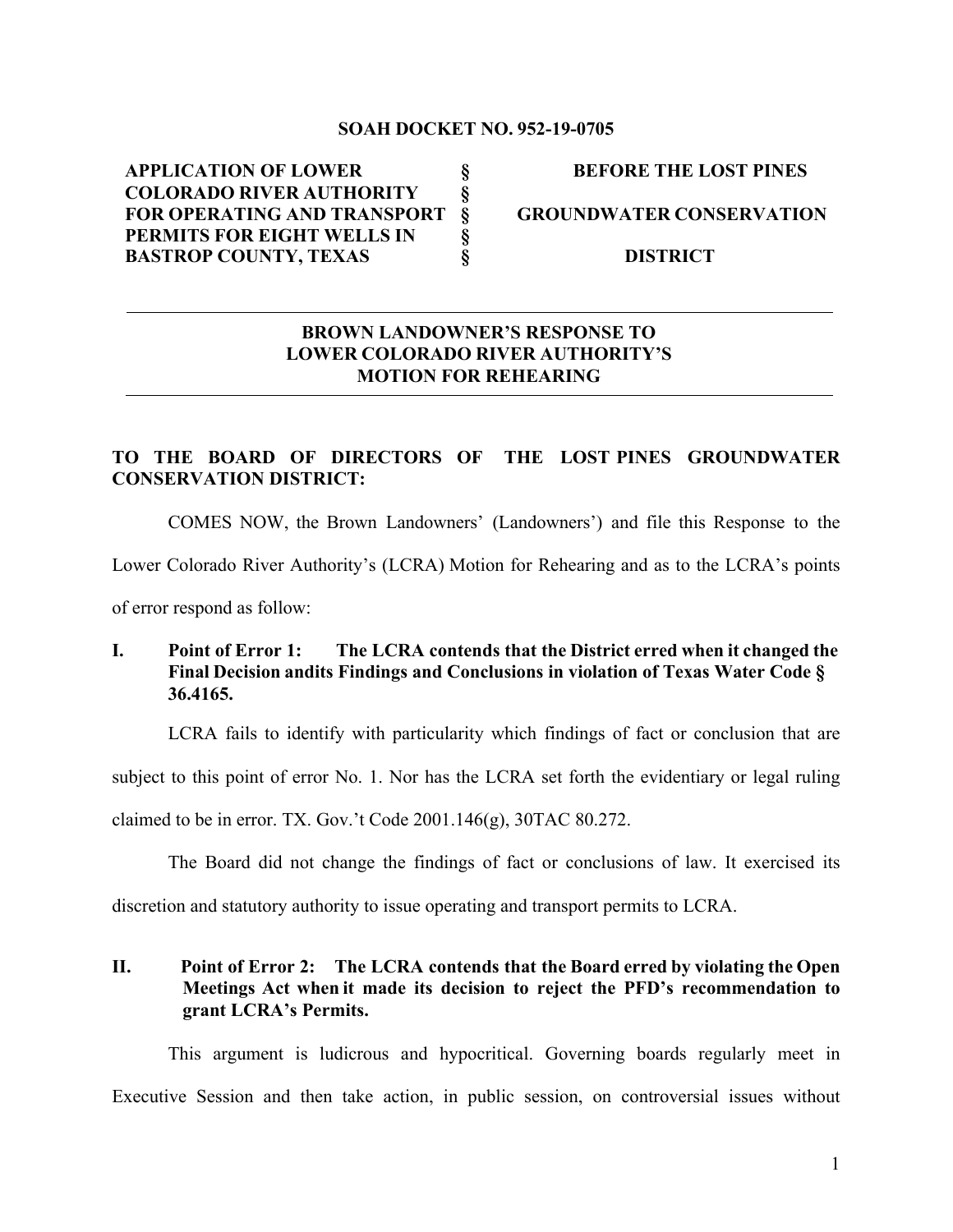revealing the rationale discussed in the Executive Session. For example, the LCRA governing

board does so on a regular basis, as demonstrated in the *Minutes from the LCRA Board of* 

*Directors, December 14, 2021, p 35*:

*The Board next took up Agenda Item 10 – Amendments to the Highland Lakes Dredge and Fill Ordinance.* 

*General Manager Phil Wilson, Executive Vice President of Water John B. Hofmann and Director of Strategic Water Initiatives Lauren Graber, presented for consideration the staff recommendation, described in Agenda Item 10 [attached hereto as Exhibit H], that the Board approve amendments to the Highland Lakes Dredge and Fill Ordinance to limit the scope of Tier III Commercial Dredge and Fill Activities based on considerations related to navigation, critical infrastructure, public safety and water supply needs. [The amended ordinance will become effective Jan. 1, 2022.]* 

*The following speakers addressed the Board on Agenda Item 10: Virgil Yanta, in support of Save Lake LBJ and members of homeowners associations in Kingsland; Laura Patterson, Save Lake LBJ; Sharon Moore, Save Lake LBJ Board member; and Phil Zeigler, Save Lake LBJ.*

*Staff responded to various questions from the Board throughout the discussion on Agenda Item 10.*

*Chair Timmerman declared the meeting to be in executive session at 2:47 p.m., pursuant to sections 551.071, 551.072, 551.074, 551.076, 551.086, 551.089 and 418.183(f) of the Texas Government Code. Executive session ended, and Chair Timmerman declared the meeting to be in public session at 3:09 p.m.*

*21-82 After discussion, upon motion by Director Allen, seconded by Director Yeary, the Board unanimously approved amendments to the Highland Lakes Dredge and Fill Ordinance to limit the scope of Tier III Commercial Dredge and Fill Activities based on considerations related to navigation, critical infrastructure, public safety and water supply needs [The amended ordinance will become effective Jan. 1, 2022], as recommended by staff in Agenda Item 10, by a vote of 14 to 0.*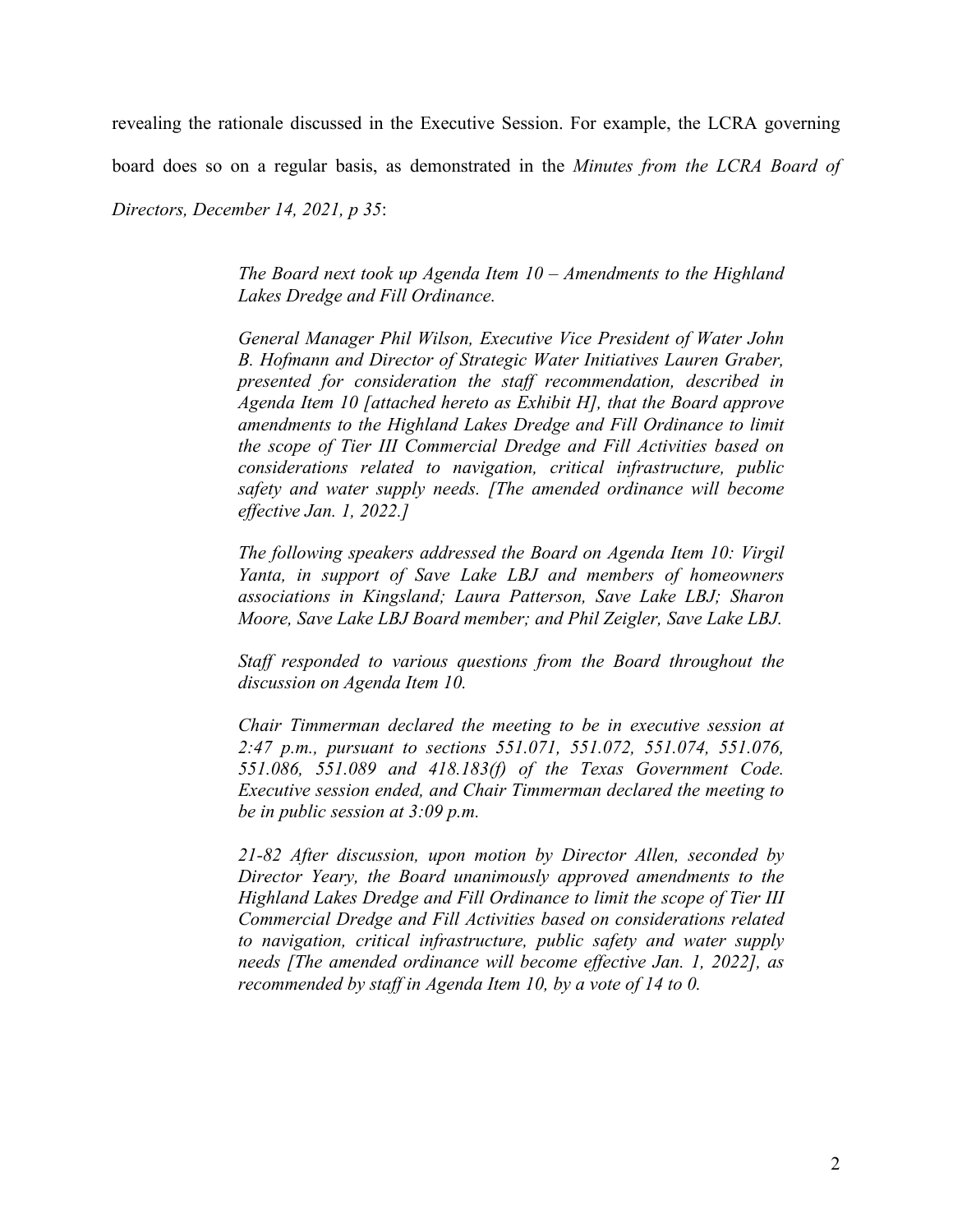**III. Point of Error 3: The LCRA contends that the District erred by limiting LCRA's authorized production to 8,000 acre-feet per year and eliminating phased-in increases in production of up to 25,000 acre-feet per year.**

Texas Water Code § 36.4165 clearly authorizes the Board to make changes to the final

proposal of the ALJ(s) when warranted.

Texas Water Code § 36.1132 requires that the Board issue permits based on Modeled

Available Groundwater (MAG) and long-term conditions in achieving the applicable desired

future conditions. That is what the board did here.

The initial LPGCD hydrological review of the LCRA permit application details factors,

absent exempt pumping, that the Board is required to consider in issuing permits under Texas

Water Code § 36.1132.

*The Modeled Available Groundwater (MAG) for the Simsboro Aquifer in the District is 32,246 ac-ft/yr in 2020 and 30,843 ac-ft/yr in 2060. The total permitted pumpage in the Simsboro Aquifer is currently 89,021 acft/yr. However, the estimated recent production under these permits has been approximately 13,000 to 17,000 ac-ft/yr. The proposed production of 25,000 ac-ft/yr in this application is greater than difference between the MAG and what is currently being produced under existing permits.*

*[LCRA Review- Final- 20180406.docm; p6]*

Issuing a permit to produce 8,000 A/F/Y of groundwater is consistent with the ALJ's findings that such amount would not result in unreasonable impacts and is consistent with the desired future condition.

## **IV. Point of Error 4: The LCRA contends that the District erred when it violated Texas Water Code § 36.122(c) by imposing more restrictive permit conditions in the Permits thanit has imposed on existing in-district permittees.**

The LCRA objects to (1) construction and maintenance of a Monitoring Well System and well monitoring agreement; (2) tools to monitor surface water; (3) submitting monitoring data before a permit renewal; and (4) conducting a 36-hour pump test on each well drilled before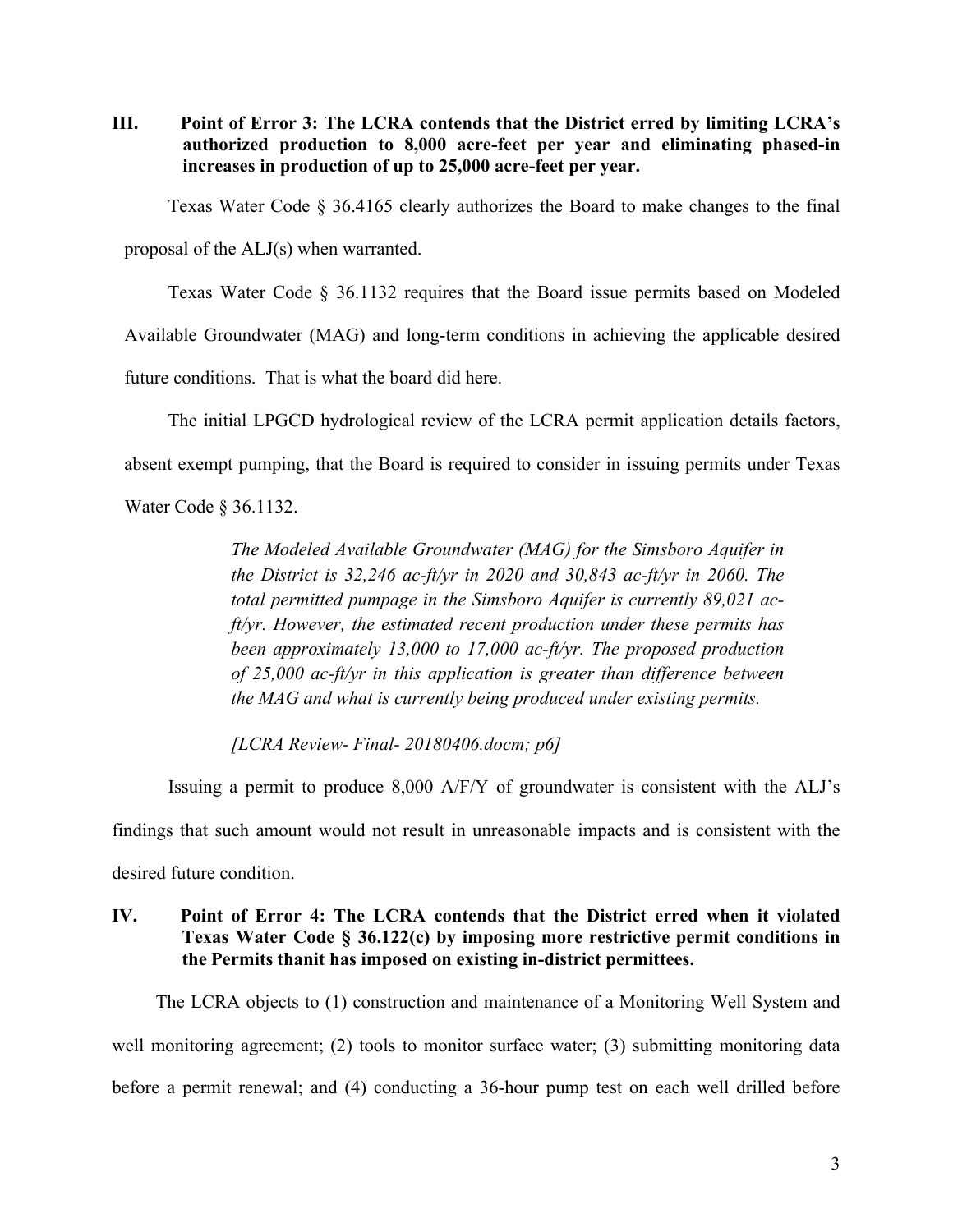production and contends that these conditions were applied to discriminate the LCRA because LCRA intends to transport water out of the District.

The LCRA provides no evidence that these conditions are in any way related to the LCRA application for transport permits. Each of the conditions, except for surface water monitoring, have been included in previous LPGCD permits. There is no language in any LPGCD permits stating that special conditions are contingent on whether a permittee's beneficial use of water is in-district or for transport out of the district.

## **V. Point of Error 5: The LCRA contends that the District erred by including Special Condition (3) in theOperating Permits in violation of Texas Water Code § 36.1145.**

The LCRA argues that Special Condition (3) only applies if the LCRA receives a permit with "phased-in production of the full 25,000 acre-feet/year." The LPGCD should require Special Condition (3) for any phased-in production. If the LCRA accepts the 8,000 acrefeet/year with no phased-in production, then Special Condition (3) does not appear relevant.

This is not an issue if the LCRA's representation to the Board and ALJs that no unreasonable impacts will occur are correct. LCRA apparently is not confident in those representations and testimony.

## **VI. Point of Error 6: The LCRA contends that the District erred by requiring LCRA to enter into a monitoring well agreement and to construct and maintain a Monitoring WellSystem.**

The LCRA objects to Special Condition (1), a monitoring well agreement that requires the construction and maintenance of a Monitoring Well System. The LCRA contends that the agency's former agreement to Special Condition (1) was contingent on receiving a permit for 25,000 acre-feet/year.

The LCRA fails to provide any evidence that acceptance of permit special conditions was contingent on receiving a permit for 25,000 acre-feet/year. There is no language in the permit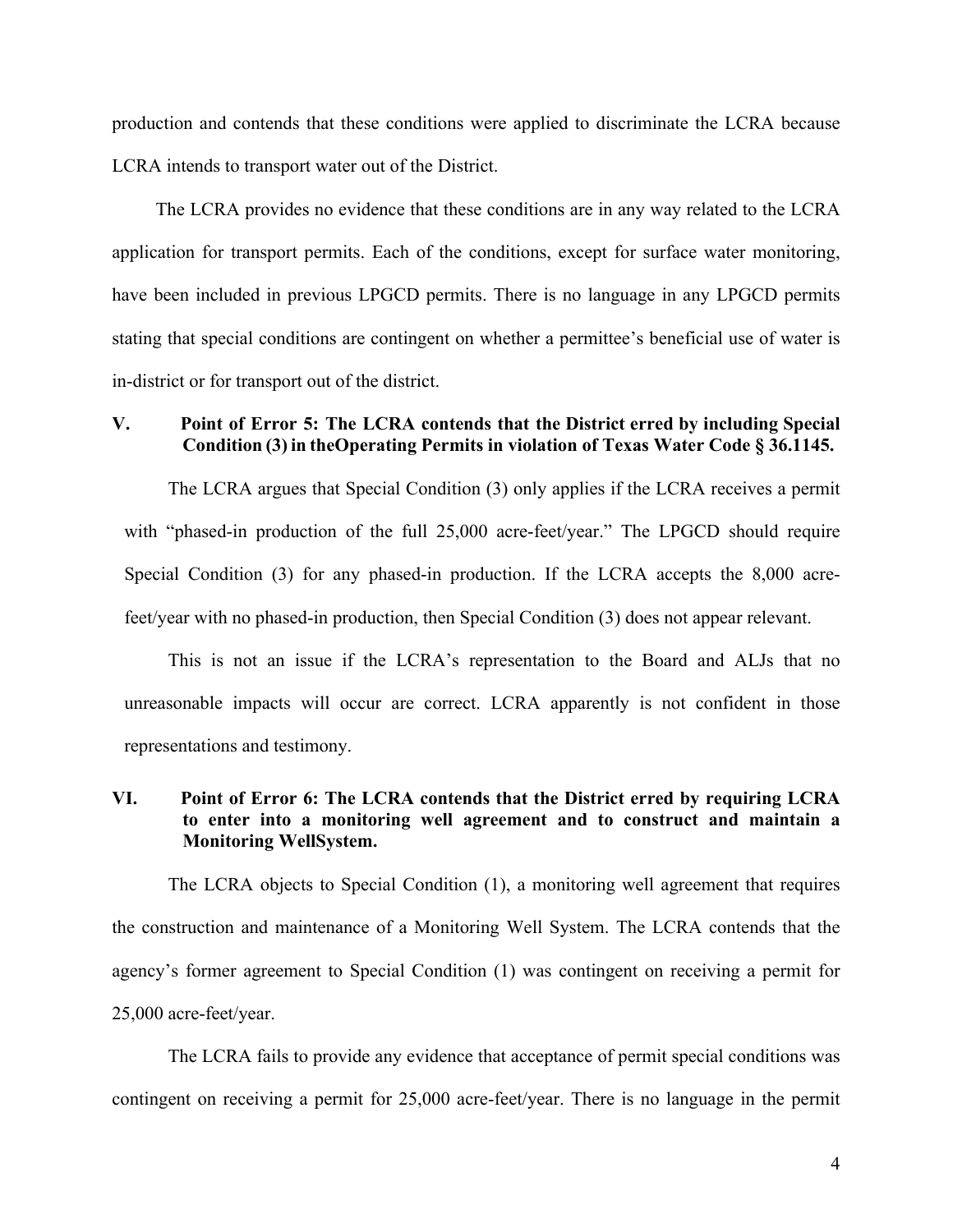application or testimony from LCRA witnesses stating that the LCRA will not accept special conditions for an operating permit of less than 25,000 acre-feet/year.

To the contrary, in the Supplemental Information attached to the LCRA applications for operating and transport permits, the LCRA states:

> *"LCRA further expects and accepts that special conditions similar to those included in other recent large permits, such as those related to monitoring aquifer conditions and impacts of pumping, also will be included in LCRA's permits."*

Furthermore, this argument contradicts sworn testimony by LCRA Vice President for

Water, John Hofmann, in the final statement of the 6-day in-person SOAH hearing. Mr.

Hofmann stated:

*"We're going to be compliant with whatever the conditions are, even the ones that we may not appreciate now or in favor of -- be in favor of now. Whenever we get a permit, we will be in compliance with our permit."*

*[Transcript 952-19-0705\_LCRA\_V6\_102219; pgs 1696-1697]*

## **VII. Point of Error 7: The LCRA contends that the District erred by requiring LCRA to monitor surface water.**

Landowners support the position and argument of Environmental Stewardship.

## **VIII. Point of Error 8: The LCRA contends that the District erred when it treated LCRA's applications different than how the District has treated other large permit operation and transport requests.**

The LCRA contends that the LPGCD Board arbitrarily issued operating and transport

permits for less than the application request. The LCRA is incorrect. The transport permit was

issued for 25,000 acre-feet/year.

The LCRA contends that the LPGCD Board discriminated against the LCRA by awarding an operating permit for a lesser amount, and that this is inconsistent with the amounts awarded in the Recharge and Gatehouse operating permits.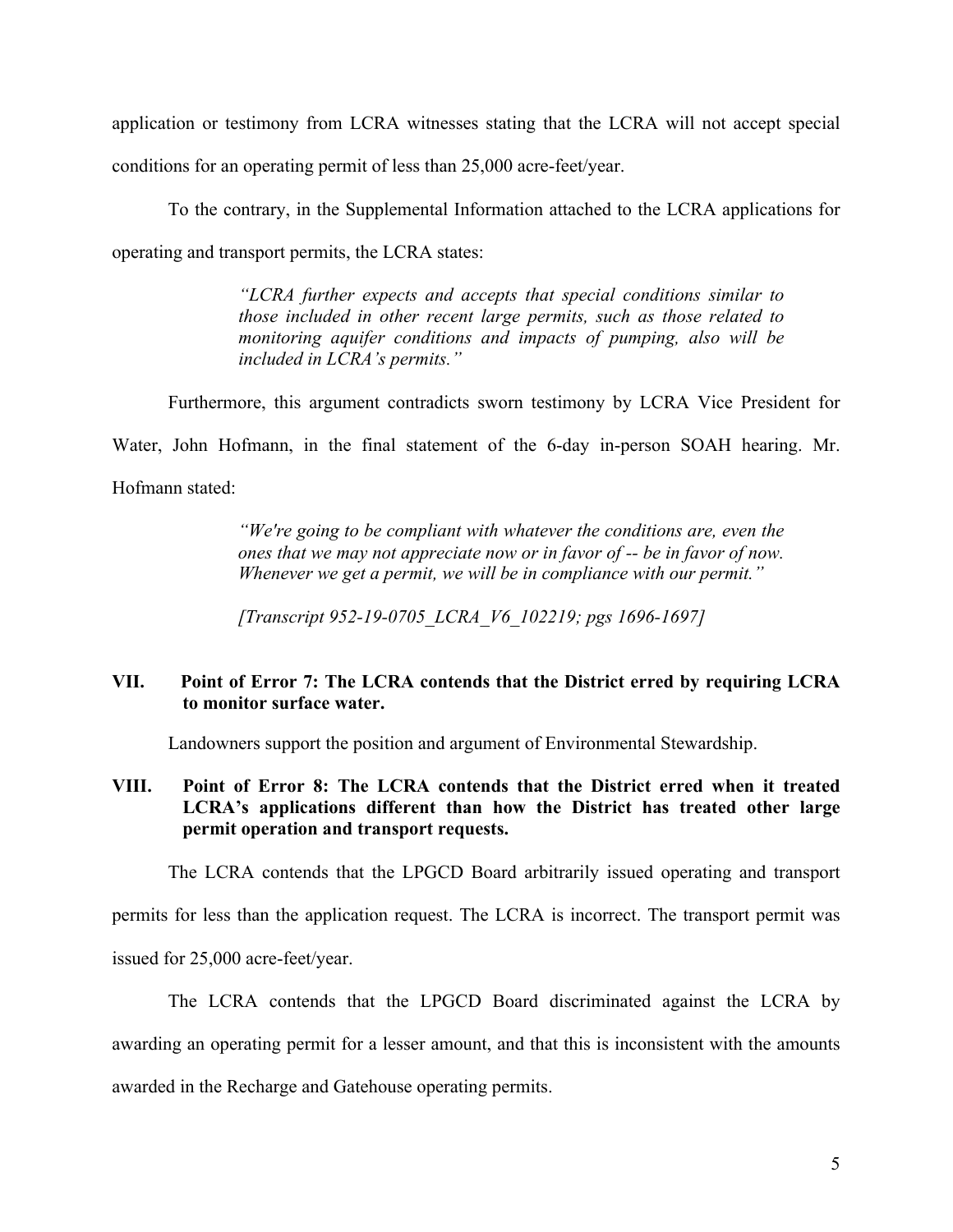Again, the LCRA is incorrect. The LPGCD did not award the full amounts requested by Recharge or Gatehouse. The LCRA knows this to be the case, because discovery documents clearly show that the LCRA staff were fully aware that LPGCD historically awarded an amount for less than a permit application. The LCRA employed R. W. Harden & Associates to inquire what Recharge and Gatehouse requested in their applications and the amounts awarded by the LPGCD Board.

Mr. Wier, witness for Brown Landowners, studied and testified to the email threads between LCRA staff Glenda Champagne, David Wheelock, and consultant RW Harden & Associates. The emails show that David Wheelock increased the amount in the LCRA application after learning that Gatehouse was awarded 63% of their request and Recharge 82%.

> *"…and then they asked Mr. Harden to call Mr. Thornhill and say - because it's in the emails that you read through. Says, ask -- ask -- it says, "You can talk to Recharge and you can talk to Forestar and -- and -- or you can call Mr. Thornhill and say how did they decide to come up with the numbers they came up with?" And he writes back and he says, "Well, you know, they asked for this, but they got this. And they asked for this amount, but they got this amount."*

> *And then Mr. David Wheelock with the LCRA, he looks at that information and he says okay. Because up until now, for six months they've been negotiating 15, 20; 15, 20. Then when he looks at the numbers and sees that Recharge and End Op -- or Recharge and Forestar they got 60 percent and 80 percent of what they asked for, all of a sudden he says, "Let's go for 25." Okay. So they are asking for 25 in the hopes that they are going to get 10. I don't know. I don't know. But that's what all the discovery that I've read."*

*[952-19-0705\_LCRA\_V4\_101819; p 982]*

Mr. Wier's testimony was unchallenged by the LCRA. The ALJ(s) characterized his testimony as "*a non-expert landowner."* [*19-0705 Exceptions Letter by ALJs; p 2*] but they cannot ignore it. His uncontroverted testimony was permissible under the Texas Rules of Evidence in demonstrating his personal knowledge of documents that were admitted into the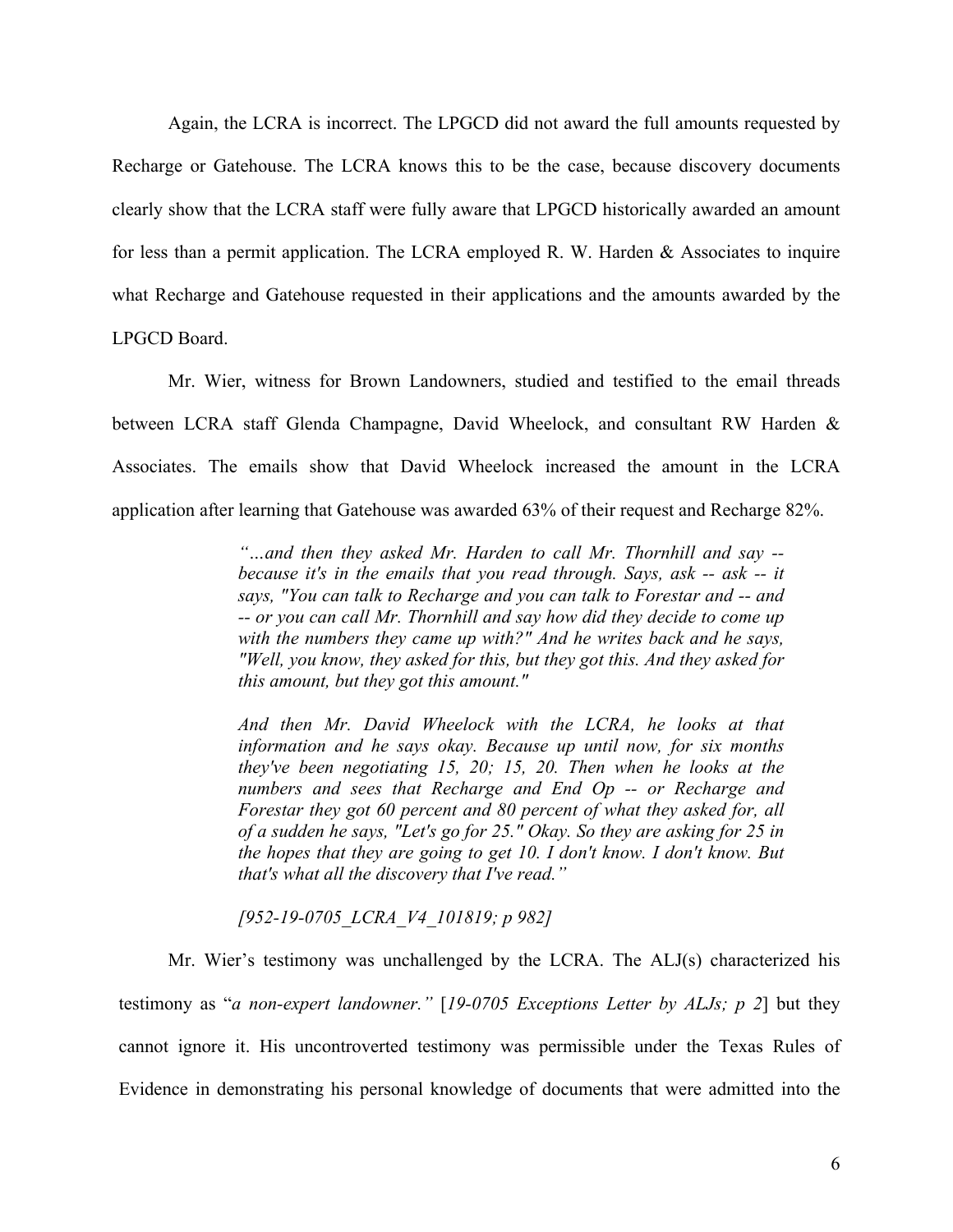record and which he had personally reviewed. Mr. Wier did not offer an impermissible "opinion" as a lay witness on those documents under Rule 701. While he was not offered as an expert witness, under Texas Rule of Evidence 701, he was entitled to offer a lay opinion to determine a fact issue – all of which was not only uncontroverted but unchallenged.

# **IX. Point of Error 9: The LCRA contends that the District erred when it failed to grant the Operating and Transport Permits as recommended by the ALJs, as modified by LCRA's exceptions, which correct unworkable and unlawful permit conditions.**

The LCRA contends that the LPGCD Board is acting arbitrarily and capriciously if the

Board fails to award the LCRA their full request along with a list of exceptions the LCRA

deems unnecessary. This is simply the immature argument of a toddler, "You are not fair,

because I did not get what I want!"

The LCRA has presents no evidence that the LPGCD Board has acted without due diligence and strict adherence to the law.

#### **X. Conclusion**

For these reasons, the Brown Landowners' respectfully request that the Board deny the LCRA's Motion for Rehearing.

#### **GRISSOM & THOMPSON, LLP**

/s/ Donald H. Grissom Donald H. Grissom don@gandtlaw.com State Bar No. 08511550 William W. Thompson, III bill@gandtlaw.com State Bar No. 19960050 509 West 12<sup>th</sup> Street Austin, Texas 78701 (512) 478-4059 (512) 482-8410 Fax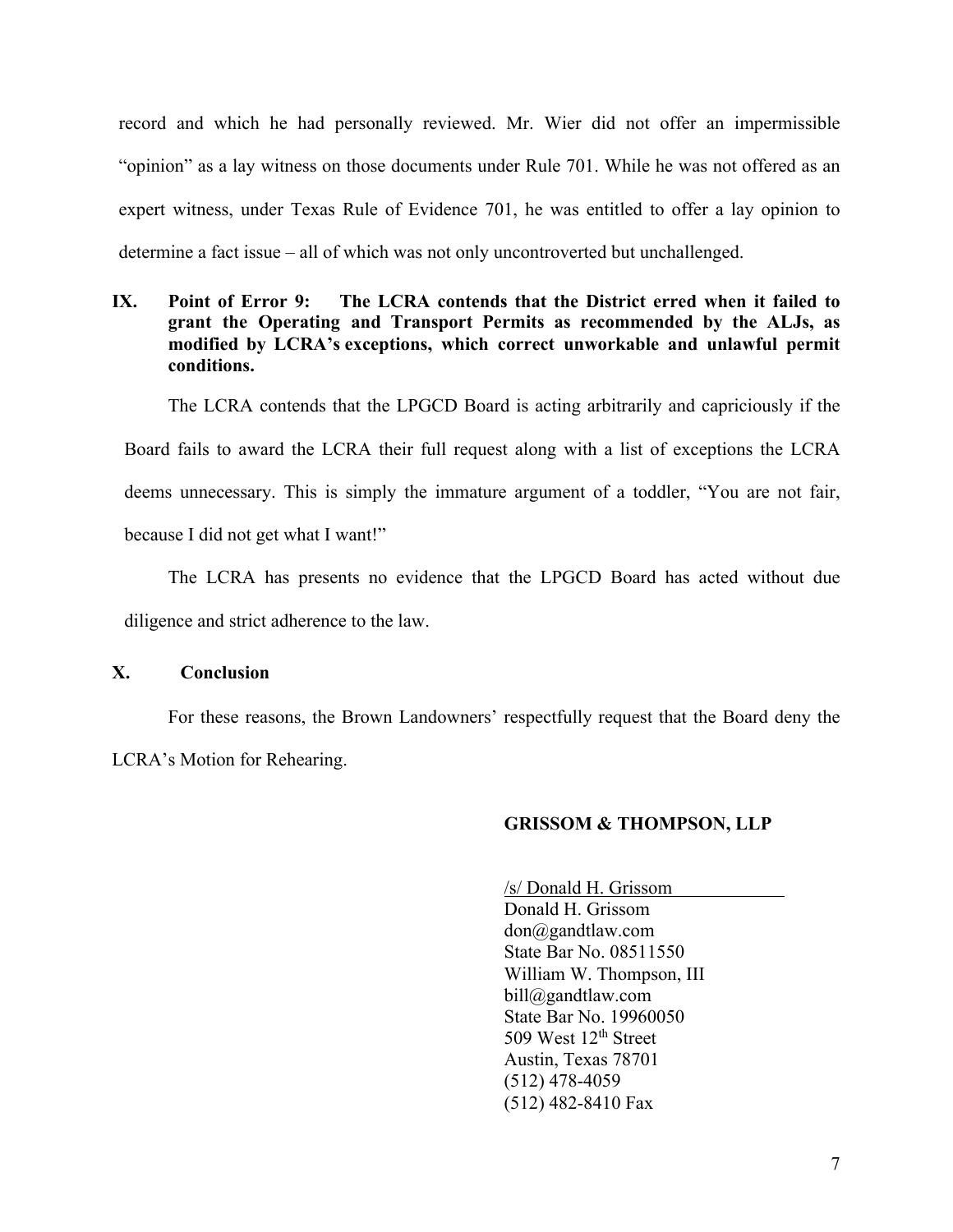And

Law Office of Charles Carver Charles W. Carver State Bar No. 24086998 P.O. Box 49402 Austin, Texas 78765 (512) 640-9611 (512) 377-1757 fax charles@cwcarverlaw.com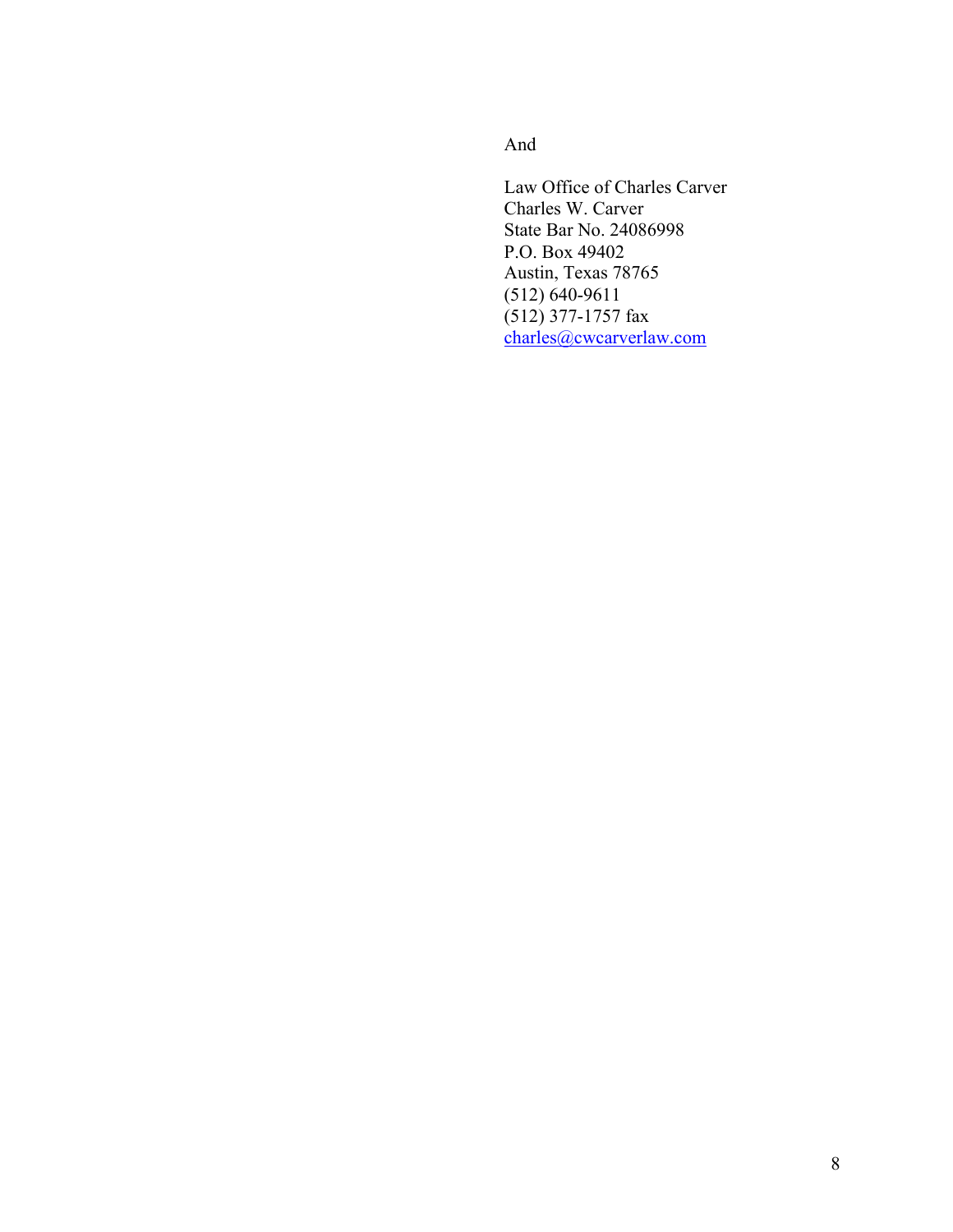#### **CERTIFICATE OF SERVICE**

I hereby certify by my signature below that on the **10th** day of **March** 2022, a true and correct copy of the above and foregoing document was forwarded via email or First-Class Mail to the parties on the attached Service List.

> /s/ Donald H. Grissom Donald H. Grissom

Eric Allmon Marissa Perales Frederick, Perales, Allmon & Rockwell, P.C. 1206 San Antonio Street Austin, TX 78701 eallmon@lf-lawfirm.com

Micheal A. Gershon Lloyd Gosselink Rochelle & Townsend, P.C. 816 Congress Ave., Ste. 1900 Austin, TX 78701 mgershon@lglawfirm.com

Lyn Clancy LCRA PO Box 220 Austin, TX 78703

Gregory M. Ellis Attorneys at Law 2104 Midway Court League City, TX 77573 greg@gmellis.law

Natasha Martin Mary Keeney Hailey Suggs Graves Dougherty Hearon & Moody 104 Congress Ave., Ste. 2700 Austin, TX 78701 nmartin@gdhm.com mkeeney@gdhm.com hsuggs@gdhm.com

C. Cole Ruiz Lloyd Gosselink Rochelle & Townsend, P.C. 816 Congress Ave, Ste. 1900 Austin, TX 78701 tbrewer@lglawfirm.com

Paul Terrill Shan Rutherford Terrill & Waldrop  $810 \text{ W } 10^{\text{th}}$  Street Austin, TX 78701 pterrill@terrillwaldrop.com srutherford@terrillwaldrop.com

Stacey V. Reese Stacey V. Reese Law, PLLC 910 W Ave., Ste. 15 Austin, TX 78701 stacey@staceyresselaw.com

Elvis and Roxanne Hernandez 644 Herron Trail McDade, TX 78650 ranchozunzun@gmail.com

Verma L. Dement 9621 N. Hwy 77 Lexington, TX 78947 Verna101@yahoo.com